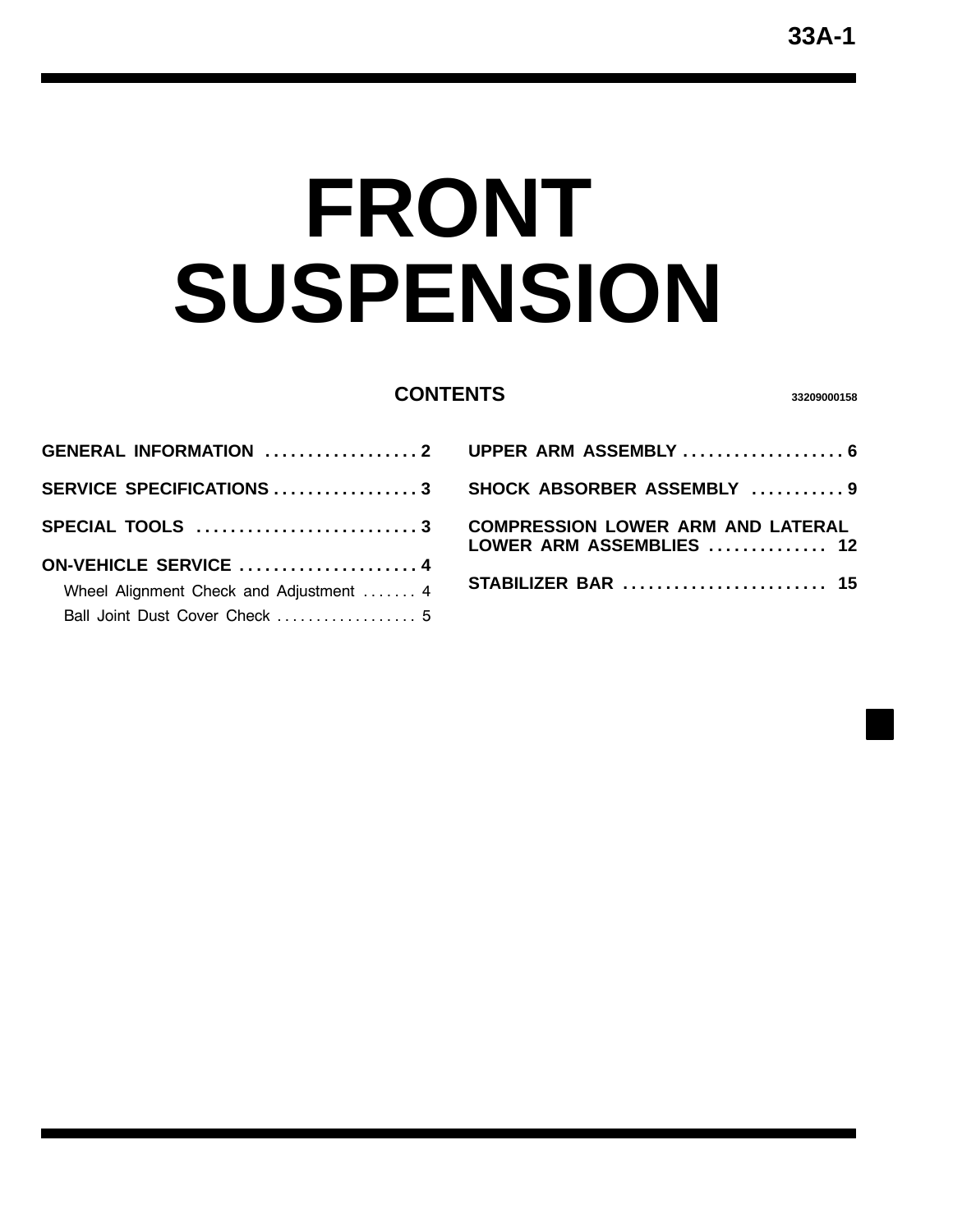## <span id="page-1-0"></span>**GENERAL INFORMATION 33200010181**

The front suspension is of a multi-link construction with two lower arms which create the ideal virtual kingpin axis for the suspension system. In addition,

by mounting the upper arm in a higher position than the tyres, excellent steering stability and ride comfort are obtained.

## **COIL SPRING**

| Items                                                                             | Sedan (2000 - petrol-powered<br>vehicles - $M/T$ ),<br>Wagon (2000 - petrol-powered<br>vehicles) | Sedan (except 2000 -<br>petrol-powered vehicles - M/T),<br>Wagon (except 2000 -<br>petrol-powered vehicles) |
|-----------------------------------------------------------------------------------|--------------------------------------------------------------------------------------------------|-------------------------------------------------------------------------------------------------------------|
| Wire diameter x average diameter $\times$   12 x 70 - 110 x 366<br>free length mm |                                                                                                  | $12 \times 70 - 110 \times 374$                                                                             |

## **CONSTRUCTION DIAGRAM**

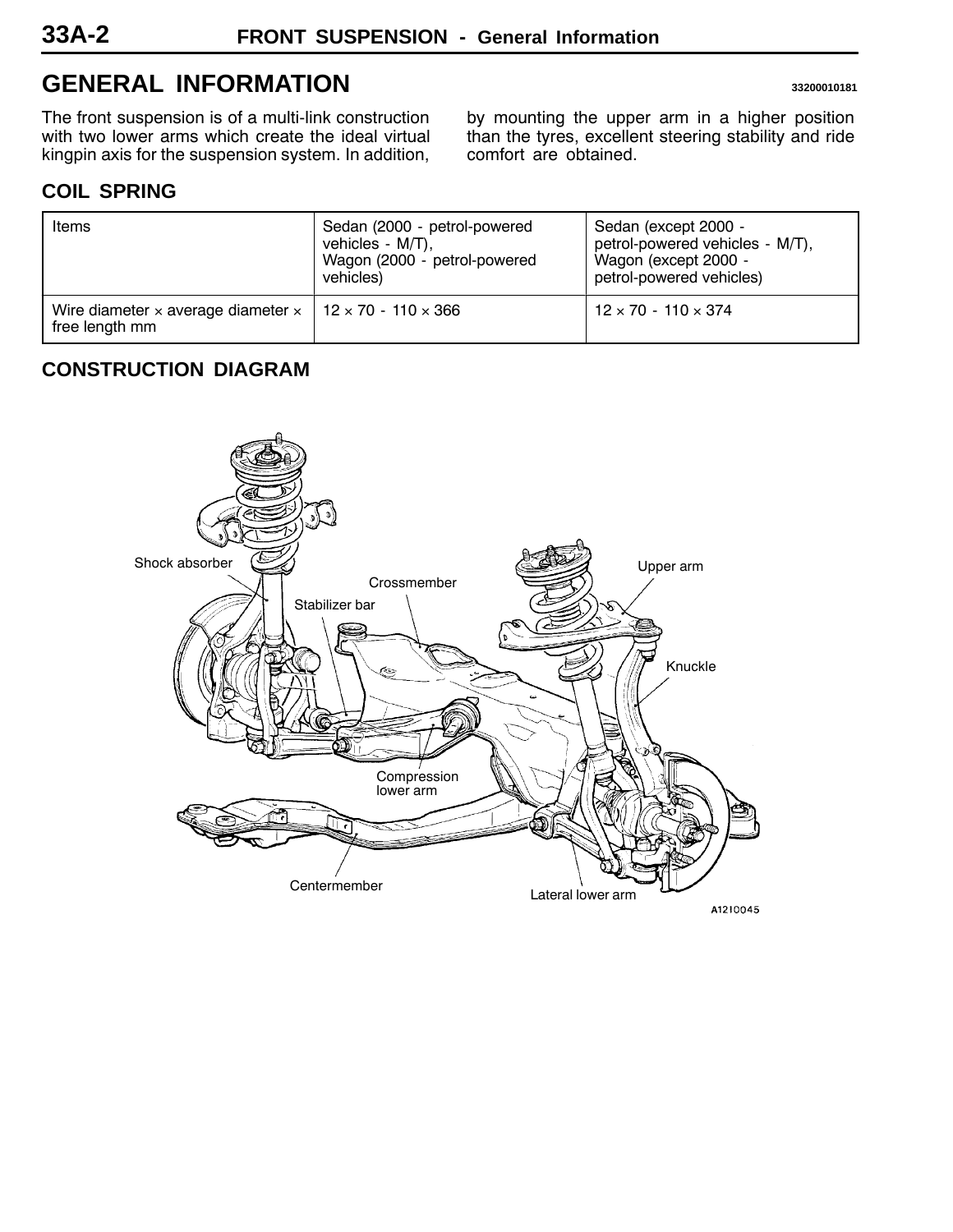## <span id="page-2-0"></span>**[SERVICE SPECIFICATIONS](#page-0-0) 33200030125**

| Items                                                           |                                | Standard value                                                                              |  |
|-----------------------------------------------------------------|--------------------------------|---------------------------------------------------------------------------------------------|--|
| Toe-in                                                          | At the centre of tyre tread mm | $0 \pm 3$                                                                                   |  |
|                                                                 | Toe-angle (per wheel)          | $0^{\circ}00' \pm 09'$                                                                      |  |
| Toe-out angle on turns<br>(inner wheel when outer wheel at 20°) |                                | $22^{\circ}$                                                                                |  |
| Camber                                                          |                                | $0^{\circ}00' \pm 30'$ (difference between right and left wheel:<br>less than 30')          |  |
| Caster                                                          |                                | $4^{\circ}20' \pm 1^{\circ}30'$ (difference between right and left wheel:<br>less than 30') |  |
| Kingpin inclination                                             |                                | $7^{\circ}20' \pm 1^{\circ}30'$                                                             |  |
| Upper arm ball joint rotation starting torque Nm                |                                | $0.3 - 1.5$                                                                                 |  |
| Compression lower arm ball joint rotation starting torque Nm    |                                | $0.5 - 2.5$                                                                                 |  |
| Lateral lower arm ball joint rotation starting torque Nm        |                                | 1.5 or less                                                                                 |  |
| Stabilizer link ball joint turning torque Nm                    |                                | $0.5 - 1.5$                                                                                 |  |

## **SPECIAL TOOLS** 33200060117

| <b>Tools</b>         | Number                                         | Name                                                  | Use                                                                                         |
|----------------------|------------------------------------------------|-------------------------------------------------------|---------------------------------------------------------------------------------------------|
| B991004              | MB991004                                       | Wheel alignment<br>gauge attachment                   | Wheel alignment measurement<br><vehicles aluminium="" type="" wheels="" with=""></vehicles> |
| 200<br>B<br>00003796 | A: MB991237<br>B: MB991238                     | А:<br>Spring<br>com-<br>pressor body<br>Arm set<br>B: | Coil spring compression                                                                     |
| B991113              | MB991406,<br>MB990635<br><b>or</b><br>MB991113 | Steering linkage<br>puller                            | Ball joint disconnection                                                                    |
| ゎ<br>B990326         | MB990326                                       | Preload socket                                        | Ball joint rotation starting torque and turning<br>torque measurement                       |
| B990800              | MB990800                                       | Ball joint remover<br>and installer                   | Ball joint dust cover installation                                                          |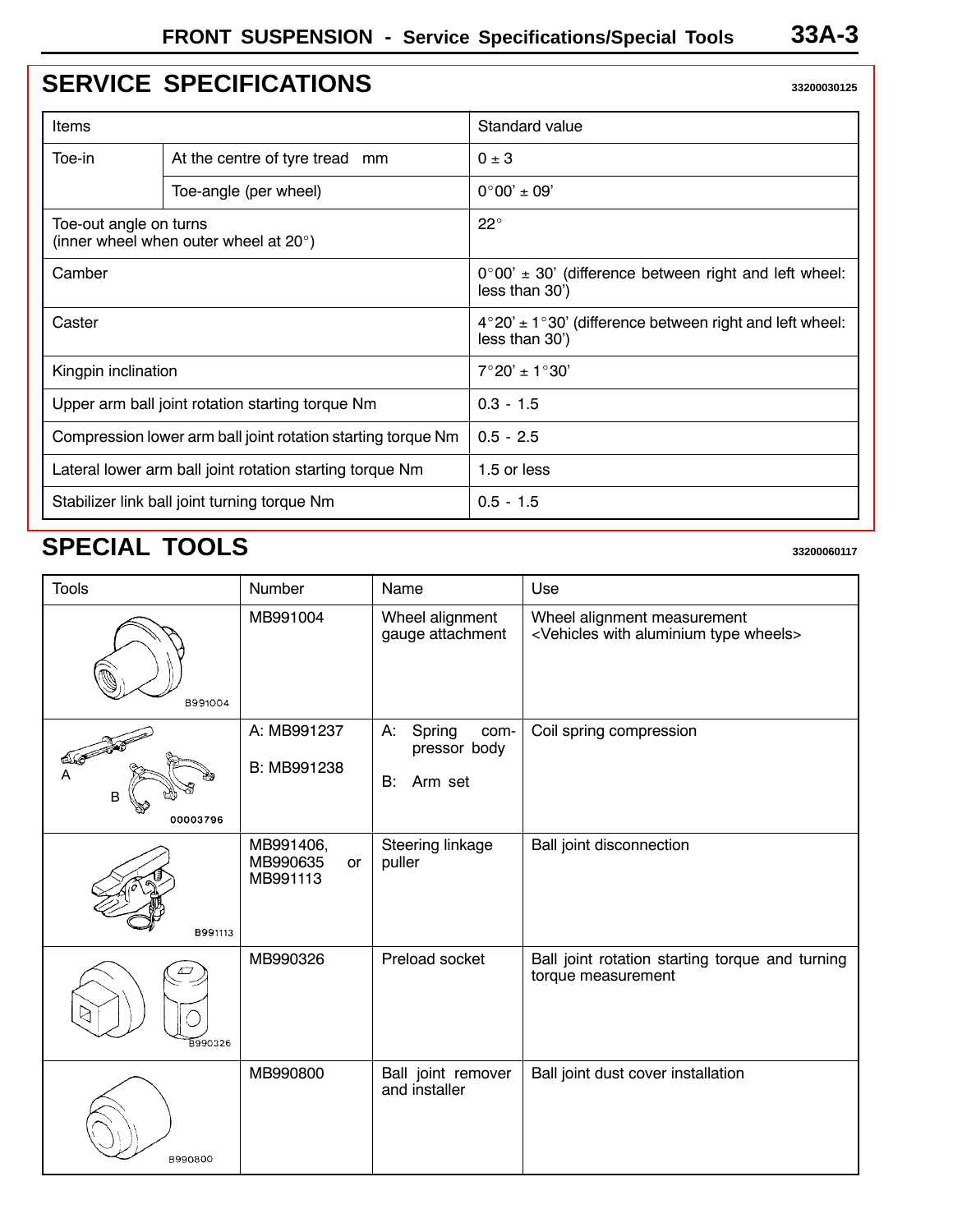## <span id="page-3-0"></span>**ON-VEHICLE SERVICE <sup>33100090175</sup>**

#### **WHEEL ALIGNMENT CHECK AND ADJUSTMENT**

Measure the wheel alignment with the vehicle parked on a level surface.

The front suspension, steering system, and wheels should be serviced to normal condition prior to measurement of wheel alignment.

**TOE-IN**

**Standard value: At the centre of tyre tread 0**±**3 mm Toe angle (per wheel) 0**\_**00'**±**09'**



(1) If the toe-in is not within the standard value, adjust the toe-in by undoing the clips and turning the left and right tie rod turnbuckles by the same amount (in opposite directions).

NOTE

The toe will move out as the left turnbuckle is turned toward the front of the vehicle and the right turnbuckle is turned toward the rear of the vehicle.

(2) Use a turning radius gauge to check that the steering angle is at the standard value. (Refer to GROUP 37A - On-vehicle Service.)

#### **TOE-OUT ANGLE ON TURNS**

To check the steering linkage, especially after the vehicle has been involved in an accident or if an accident is presumed, it is advisable to check the toe-out angle on turns in addition to the wheel alignment.

Conduct this test on the left turn as well as on the right turn.

#### **Standard value:**

**22**\_ **(inner wheel when outer wheel at 20**\_**)**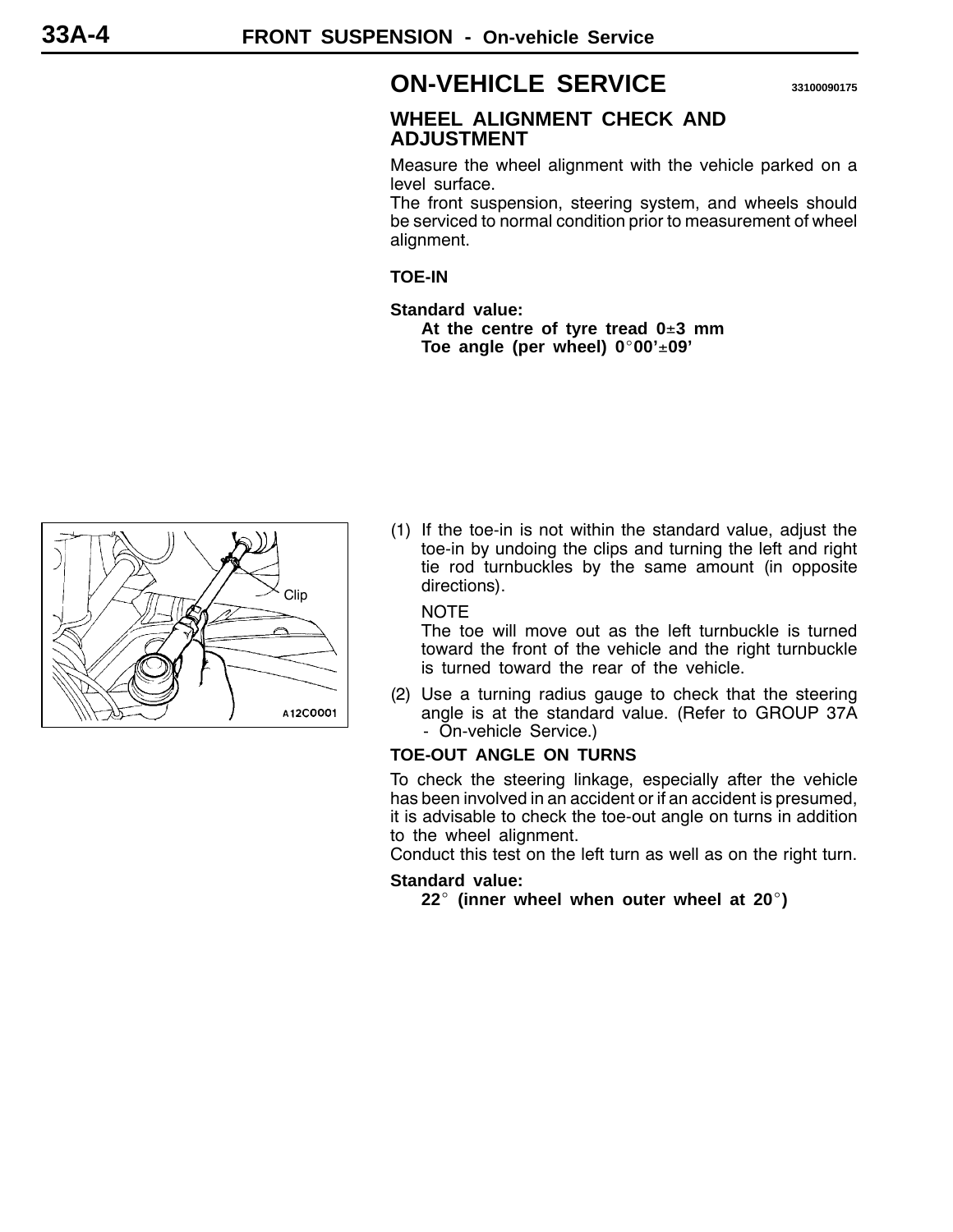

#### **CAMBER, CASTER AND KINGPIN INCLINATION**

**Standard value:**

#### **Camber**

**0**\_**00'** ± **30' (difference between right and left wheel: less than 30')**

#### **Caster**

**4**\_**20'** ± **1**\_**30' (difference between right and left wheel: less than 30')**

**Kingpin inclination**  $7°20' \pm 1°30'$ 

NOTE

- [1. Camber and caster are preset at the factory and cannot](#page-0-0) be adjusted.
- 2. If camber is not within the standard value, check and replace bent or damaged parts.
- 3. For vehicles with aluminium type wheels, attach the camber/caster/kingpin gauge to the drive shaft by using the special tool. Tighten the special tool to the same torque 196 - 255 Nm as the drive shaft nut.

**Caution**

**Never subject the wheel bearings to the vehicle load when the drive shaft nuts are loosened.**

#### **BALL JOINT DUST COVER CHECK <sup>33200860021</sup>**

- (1) Check the dust cover for cracks or damage by pushing it with finger.
- (2) If the dust cover is cracked or damaged, replace the upper arm assembly, compression lower arm assembly, lateral lower arm assembly or stabilizer link.

#### NOTE

Cracks or damage of the dust cover may cause damage of the ball joint.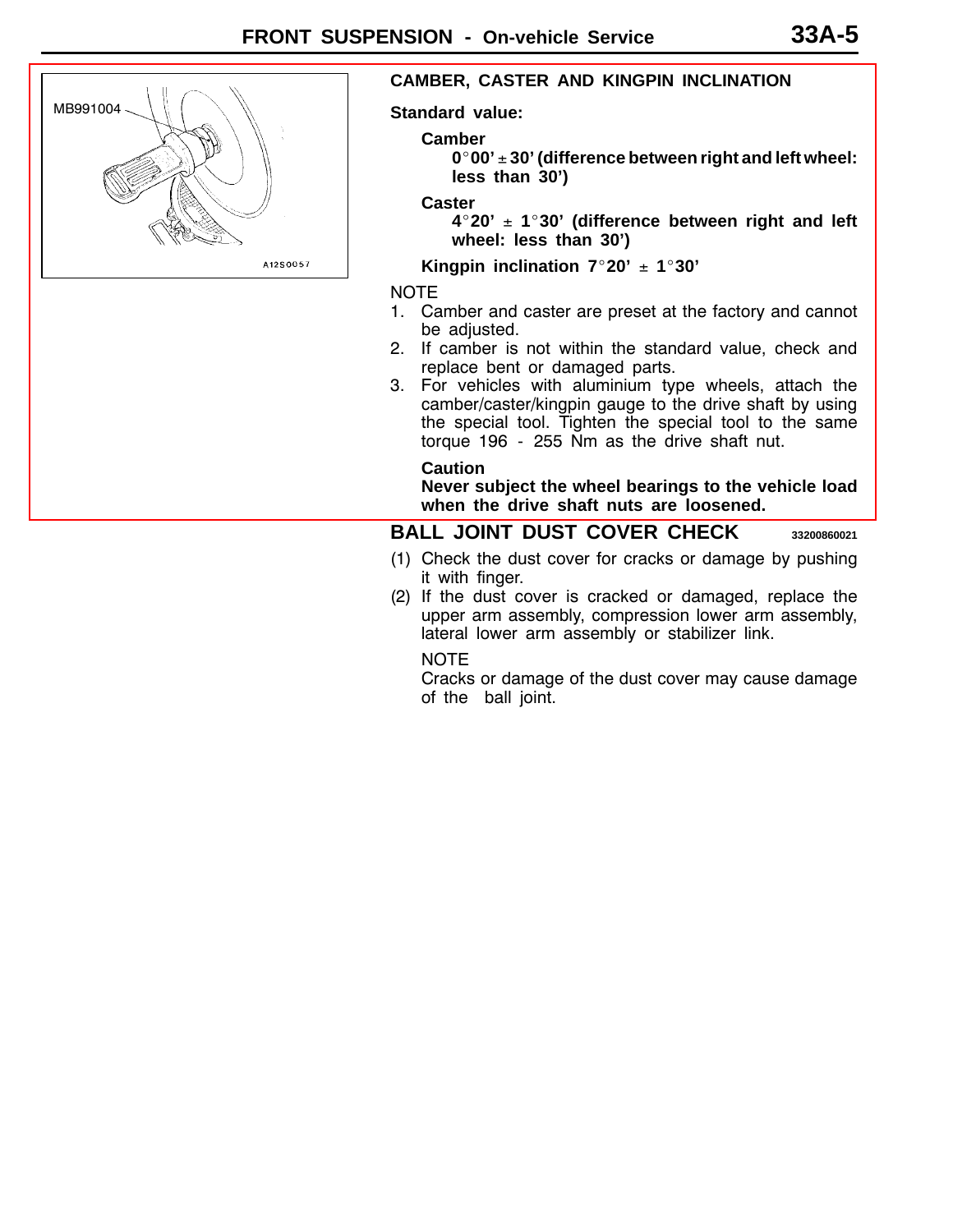## <span id="page-5-0"></span>**UPPER ARM ASSEMBLY <sup>33200430079</sup>**

## **REMOVAL AND INSTALLATION**

#### **Post-installation Operation**

- Check the Dust Cover for Cracks or Damage by
- Pushing it with Finger. Wheel Alignment Check and Adjustment
- (Refer to P.33A-4.)





#### **Removal steps**

**A** 1. Upper arm and knuckle connection 2. Upper arm mounting nut

A4 3. Upper arm shaft assembly 4. Upper arm assembly



### **REMOVAL SERVICE POINT**

A**A**" **UPPER ARM AND KNUCKLE DISCONNECTION**

#### **Caution**

- **1. Use the special tool to loosen the nut only; do not remove it from the ball joint.**
- **2. Tie the special tool with a cord not to let it fall off.**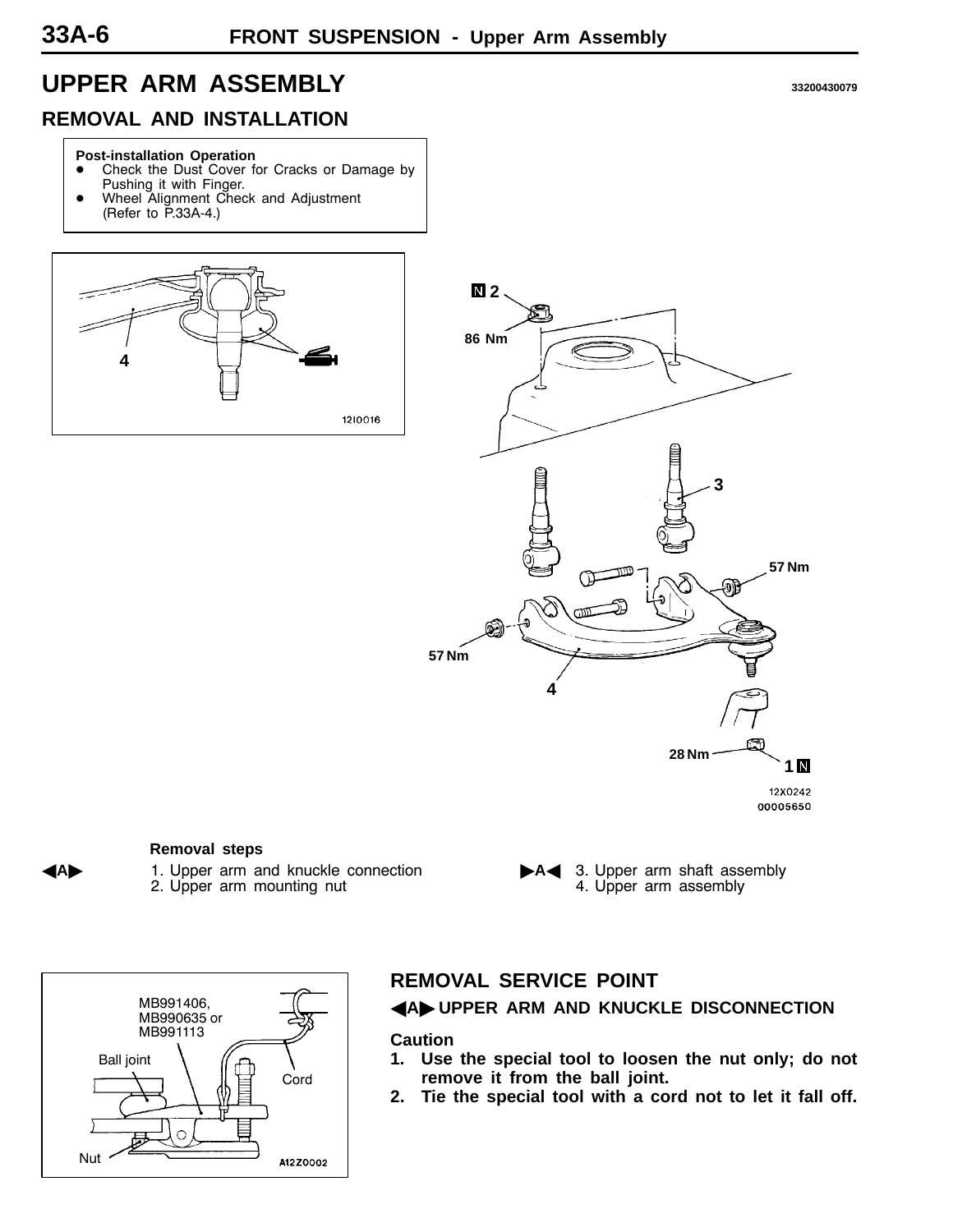

#### **INSTALLATION SERVICE POINT**

#### **A**AUPPER ARM SHAFT ASSEMBLY INSTALLATION

Install the upper arm shaft assembly at the angle shown in the illustration.

#### **NOTE**

If the upper arm shaft is installed at the above-mentioned angle, the reference dimension is determine as follows;



00000009



#### **INSPECTION <sup>33200440072</sup>**

#### **UPPER ARM BALL JOINT ROTATION STARTING TORQUE CHECK**

(1) After shaking the ball joint stud several times, install the nut to the stud and use the special tool to measure the rotation starting torque of the ball joint.

#### **Standard value: 0.3 - 1.5 Nm**

- (2) When the measured value exceeds the standard value, replace the upper arm assembly.
- (3) When the measured value is lower than the standard value, check that the ball joint turns smoothly without excessive play. If so, it is possible to use that ball joint.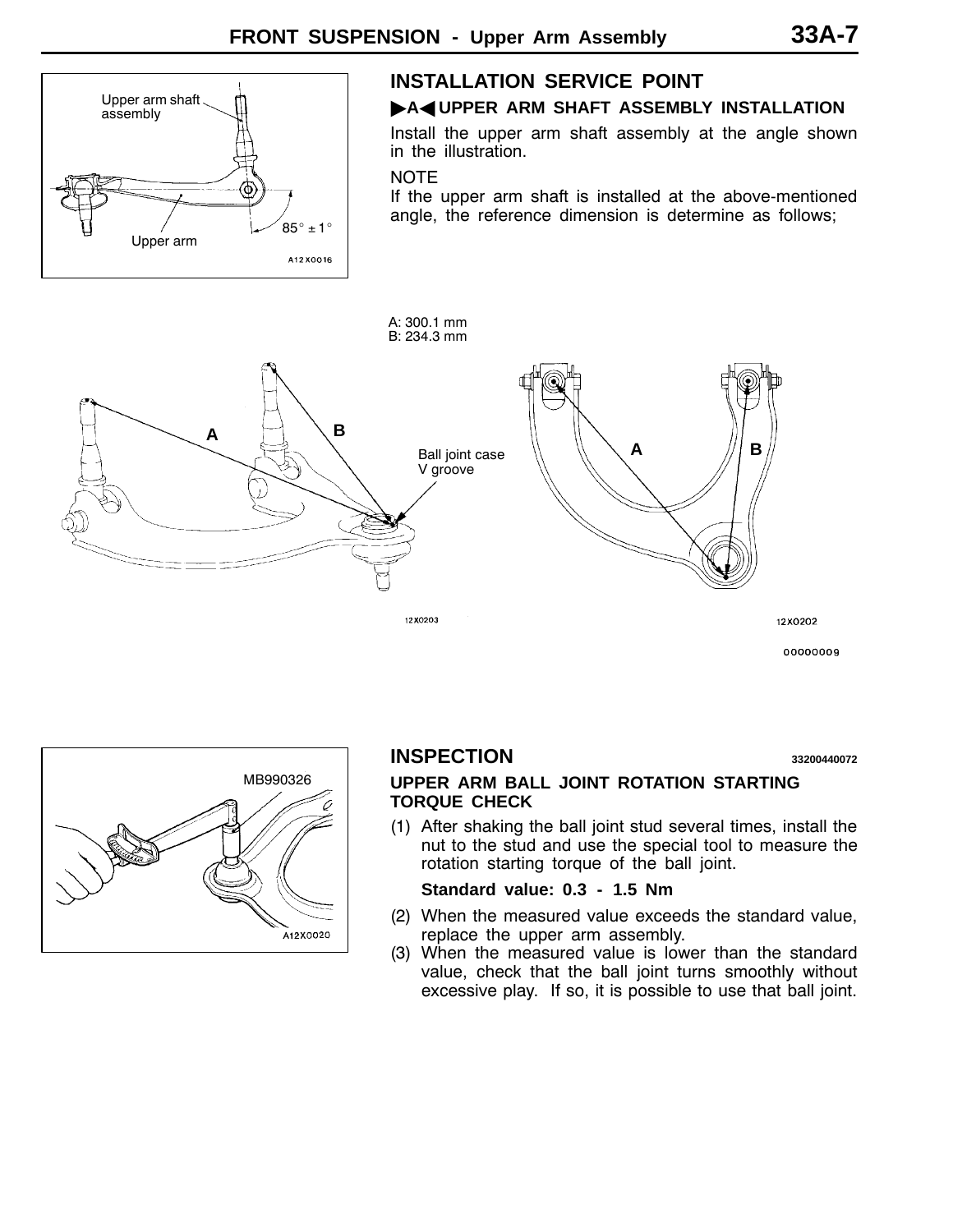#### **UPPER ARM BALL JOINT DUST COVER CHECK**

**33200870017**

- (1) Check the dust cover for cracks or damage by pushing it with finger.
- (2) If the dust cover is cracked or damaged, replace the upper arm assembly.

NOTE

Cracks or damage of the dust cover may cause damage of the ball joint. When it is damaged during service work, replace the dust cover.

#### **UPPER ARM BALL JOINT DUST COVER REPLACEMENT <sup>33200770065</sup>**

Only when the dust cover is damaged accidentally during service work, replace the dust cover as follows:

- (1) Remove the dust cover.
- (2) Apply multipurpose grease to the lip and inside of the dust cover.
- (3) Drive in the dust cover with special tool until it is fully seated.
- (4) Check the dust cover for cracks or damage by pushing it with finger.

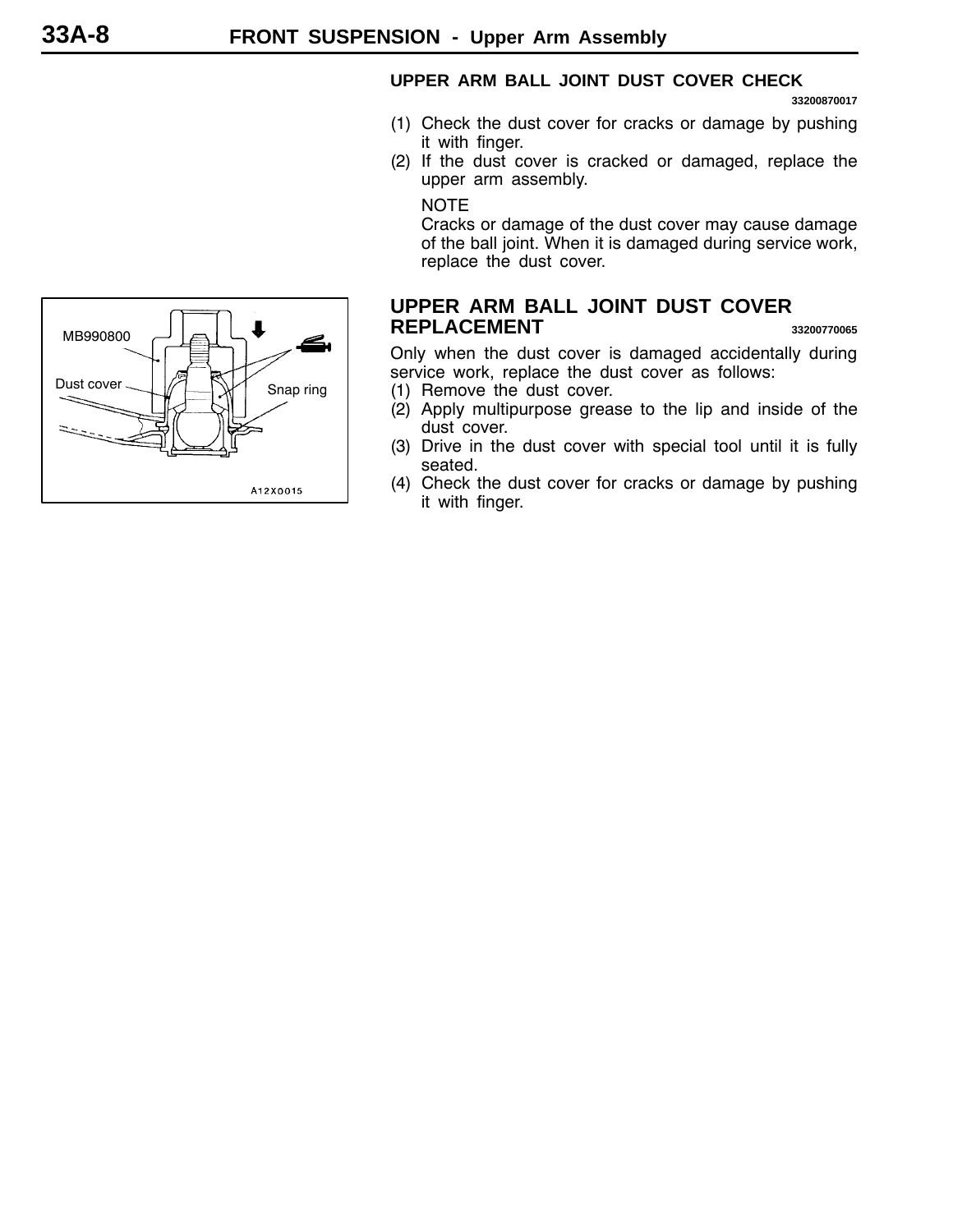## <span id="page-8-0"></span>**SHOCK ABSORBER ASSEMBLY <sup>33200460078</sup>**

### **REMOVAL AND INSTALLATION**

## **Post-installation Operation • Wheel Alignment Check and Adjustment** (Refer to P.33A-4.) **2** £3 **44 Nm 6 1 44 Nm 4** - 09  $\overline{m}$ ⊛ **103 Nm 5 3**  $\odot$ ⊛ **88 Nm\*** B1210001

#### **Removal steps**

- 1. Stabilizer link
- 2. Shock absorber mounting nuts
- 3. Damper fork and lateral lower arm connection
- 4. Damper fork and shock absorber connection



# **INSTALLATION SERVICE POINT**

**Caution**

#### **A4DAMPER FORK INSTALLATION**

The damper fork must face against the damper fork positioning projection of the shock absorber assembly as shown in the figure.

A<sup>t</sup> 5. Damper fork

6. Shock absorber assembly

**\*: Indicates parts which should be temporarily tightened, and then fully tightened with the vehicle on the ground in the unladen condition.**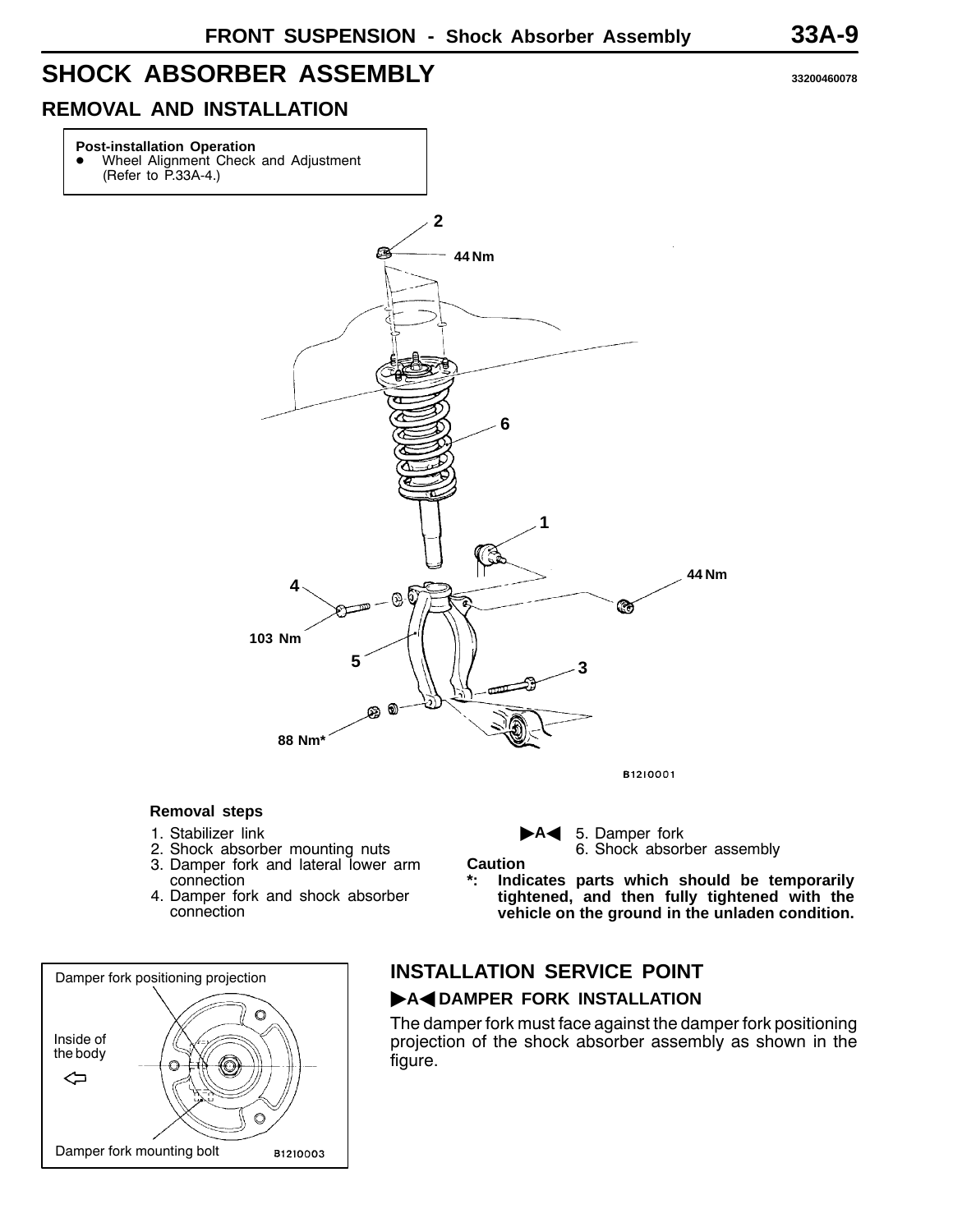#### **DISASSEMBLY AND REASSEMBLY <sup>33200480050</sup>**



**C**< 1. Self-locking nut 2. Washer 3. Upper bushing A **B**<sup>4</sup> 4. Upper bracket assembly 5. Upper spring pad 6. Collar

- 7. Upper bushing B
- 8. Cup assembly
- 9. Bump rubber
- 10. Dust cover
- A<11. Coil spring 12. Shock absorber assembly





#### **DISASSEMBLY SERVICE POINT**

#### **AA SELF-LOCKING NUT REMOVAL**

(1) Use the special tools to compress the coil spring.

#### **Caution**

- **1. Install the special tools evenly, and so that the maximum length will be attained within the installation range.**
- **2. Do not use an impact wrench to tighten the special tool bolt.**
- (2) While holding the piston rod, remove the self-locking nut.

#### **Caution**

**Do not use an impact wrench.**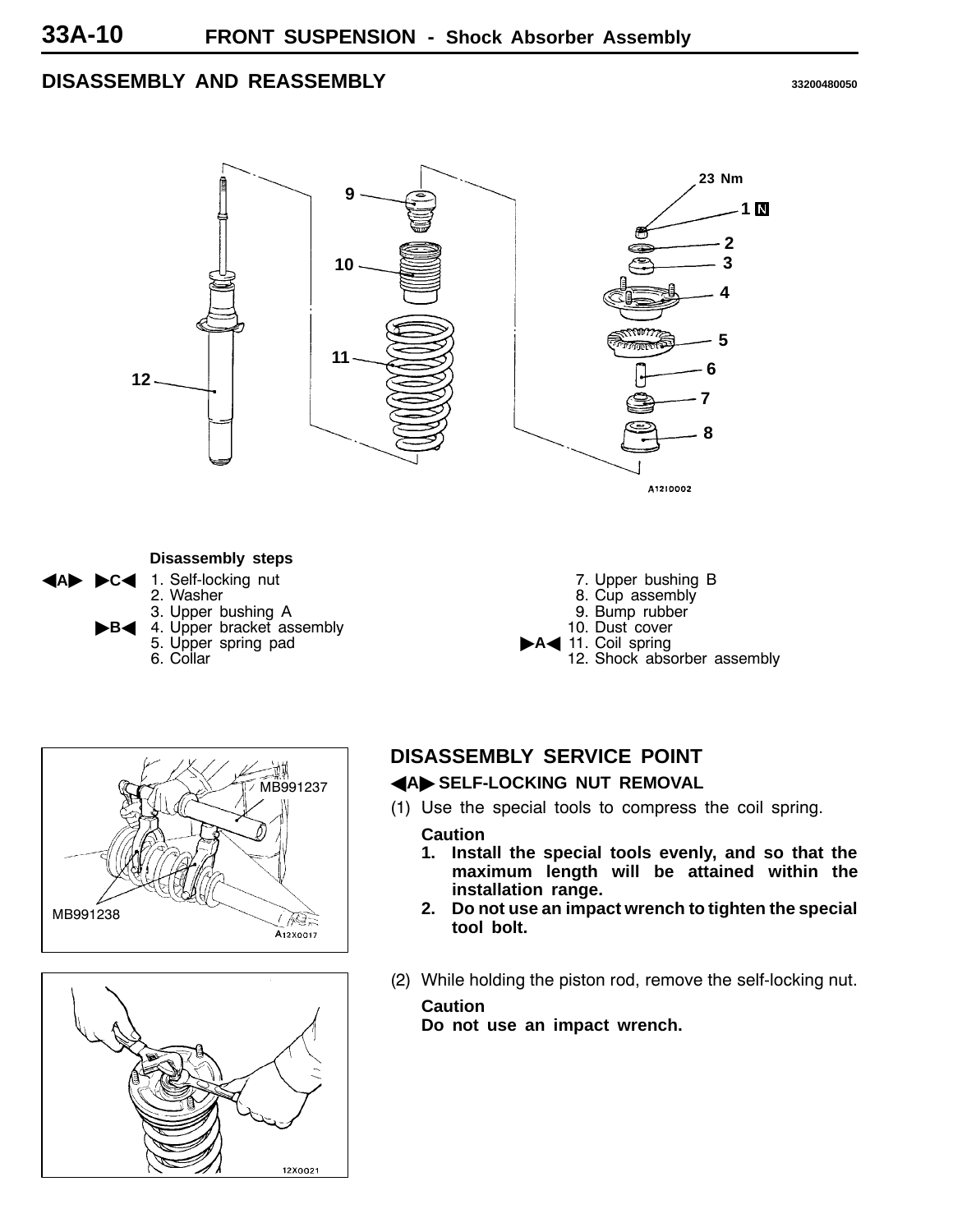#### **REASSEMBLY SERVICE POINTS**

#### **A4 COIL SPRING INSTALLATION**

(1) Install the special tool in the same manner as for removal, and compress the coil spring to install to the shock absorber.

#### **Caution**

**Do not use an impact wrench to tighten the bolt of the special tool.**

(2) Align the upper side of the coil spring with the upper spring pad stepped portion and the lower side with the spring seat stepped portion, respectively.



Spring seat

A1210040

#### **B**<br /> **B**<br /> **B**<br /> **B**<br /> **B**<br /> **B**<br /> **B**<br /> **B**<br /> **B**<br /> **B**<br /> **B**<br /> **B**<br /> **B**<br /> **B**<br /> **B**<br /> **B**<br /> **B**<br /> **B**<br /> **B**<br /> **B**<br /> **B**<br /> **B**<br /> **B**

The upper bracket assembly must face against the damper fork positioning projection of the shock absorber as shown in the figure.

#### **C<SELF-LOCKING NUT INSTALLATION**

- (1) Temporarily tighten the self-locking nut.
- (2) Remove the special tools (MB991237, MB991238), and tighten the self-locking nut to the specified torque.

#### **Caution**

**Do not use an impact wrench.**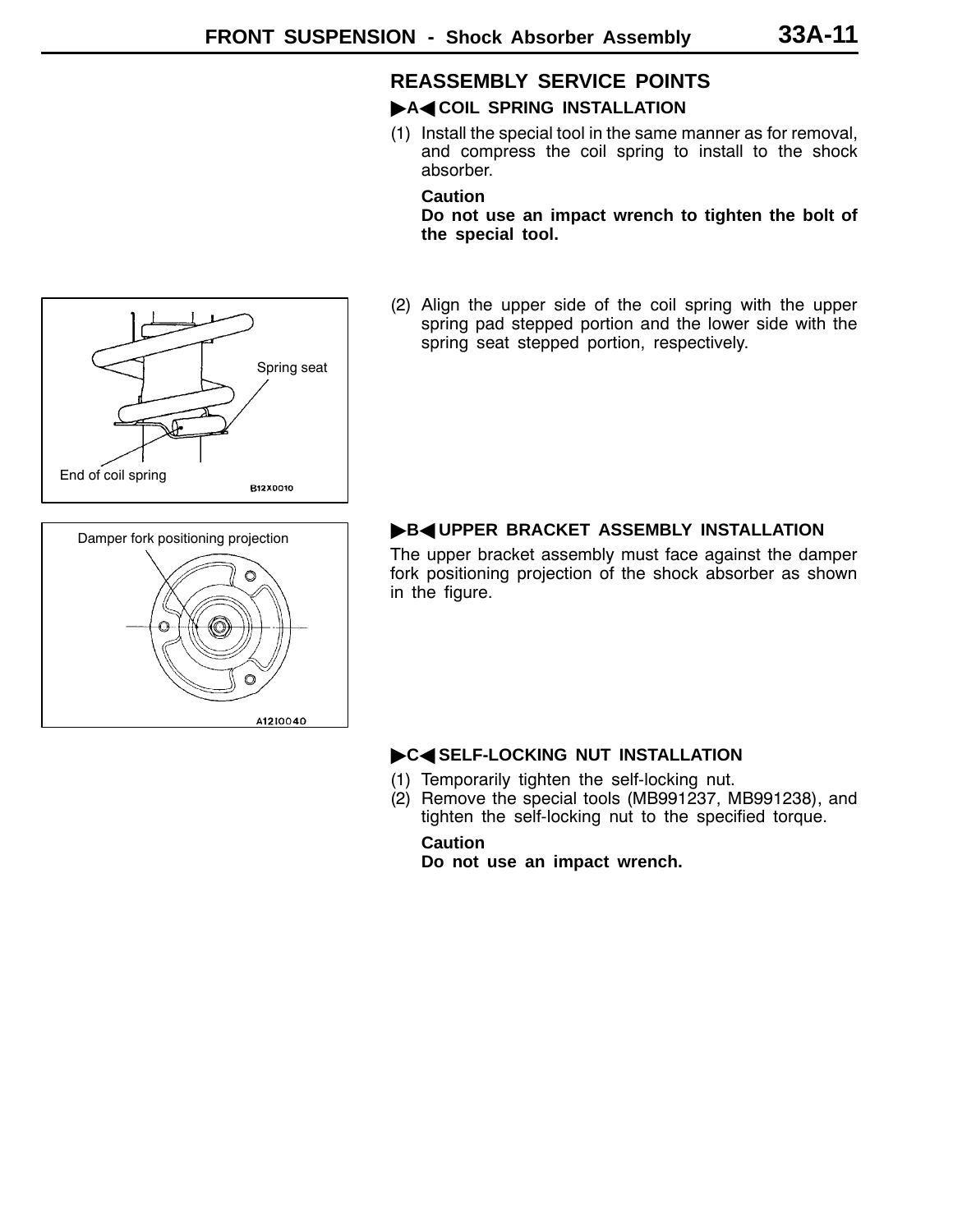## <span id="page-11-0"></span>**COMPRESSION LOWER ARM AND LATERAL LOWER ARM ASSEMBLIES <sup>33200510100</sup>**

## **REMOVAL AND INSTALLATION**

#### **Post-installation Operation**

- Check the Dust Cover for Cracks or Damage by Pushing it with Finger.
- Wheel Alignment Check and Adjustment (Refer to P.33A-4.)



#### **Compression lower arm assembly removal steps**

- A**A**" 1. No.3 stay
- 2. Compression lower arm and knuckle connection
- 3. Compression lower arm mounting bolts
- 4. Compression lower arm assembly

#### **Lateral lower arm assembly removal steps**

- 5. No.2 stay
- 6. Lateral lower arm and damper fork connection
- **B>** 7. Lateral lower arm and knuckle connection
	- 8. Lateral lower arm mounting bolt
	- 9. Stopper
	- 10. Lateral lower arm assembly

**Caution**

**\*: Indicates parts which should be temporarily tightened, and then fully tightened with the vehicle on the ground in the unladen condition.**

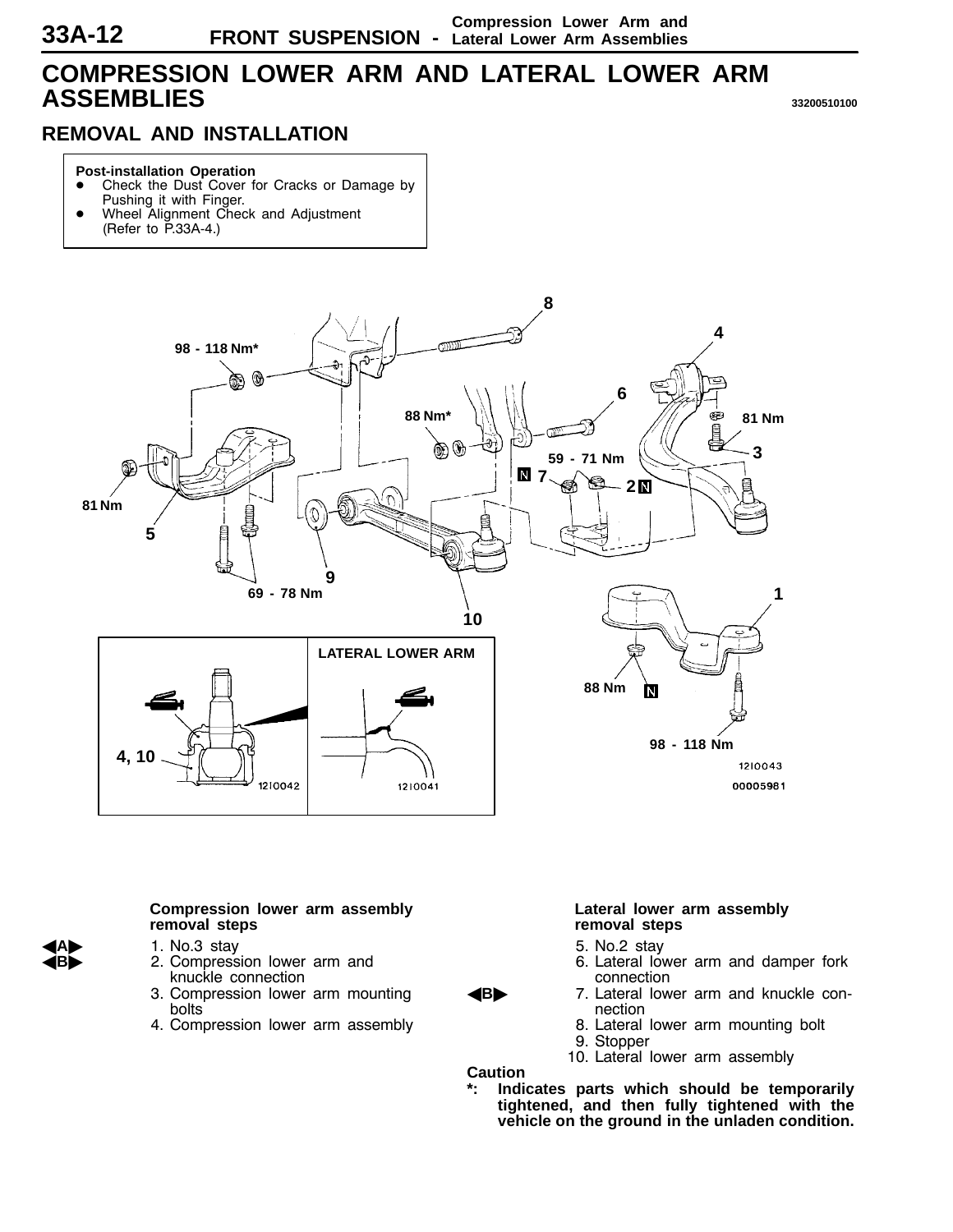

## **REMOVAL SERVICE POINTS**

#### **AA** NO.3 STAY REMOVAL

No.3 stay is tightened together with the crossmember. Therefore, after removing No.3 stay, install the nut and bolt to the crossmember provisionally.

## MB991406, MB990635 or MB991113 Nut Cord C Ball joint

A12Z0001

MB990326A12Z0007

#### A**B**" **COMPRESSION LOWER ARM AND KNUCKLE/LATERAL LOWER ARM AND KNUCKLE DISCONNECTION**

#### **Caution**

- **1. Use the special tool to loosen the nut only; do not remove it from the ball joint.**
- **2. Tie the special tool with a cord not to let it fall off.**

#### **INSPECTION <sup>33200520066</sup>**

#### **LOWER ARM BALL JOINT ROTATION STARTING TORQUE CHECK**

(1) After shaking the ball joint stud several times, install the nut to the stud and use the special tool to measure the rotation starting torque of the ball joint.

**Compression lower arm ball joint Standard value: 0.5 - 2.5 Nm**

**Lateral lower arm ball joint Standard value: 1.5 Nm or less**

- (2) When the measured value exceeds the standard value, replace the lower arm assembly.
- (3) When the measured value is lower than the standard value, check that the ball joint turns smoothly without excessive play. If so, it is possible to use that ball joint.

#### **LOWER ARM BALL JOINT DUST COVER CHECK**

**33200880010**

- (1) Check the dust cover for cracks or damage by pushing it with finger.
- (2) If the dust cover is cracked or damaged, replace the lower arm assembly.

#### **NOTE**

Cracks or damage of the dust cover may cause damage of the ball joint. When it is damaged during service work, replace the dust cover.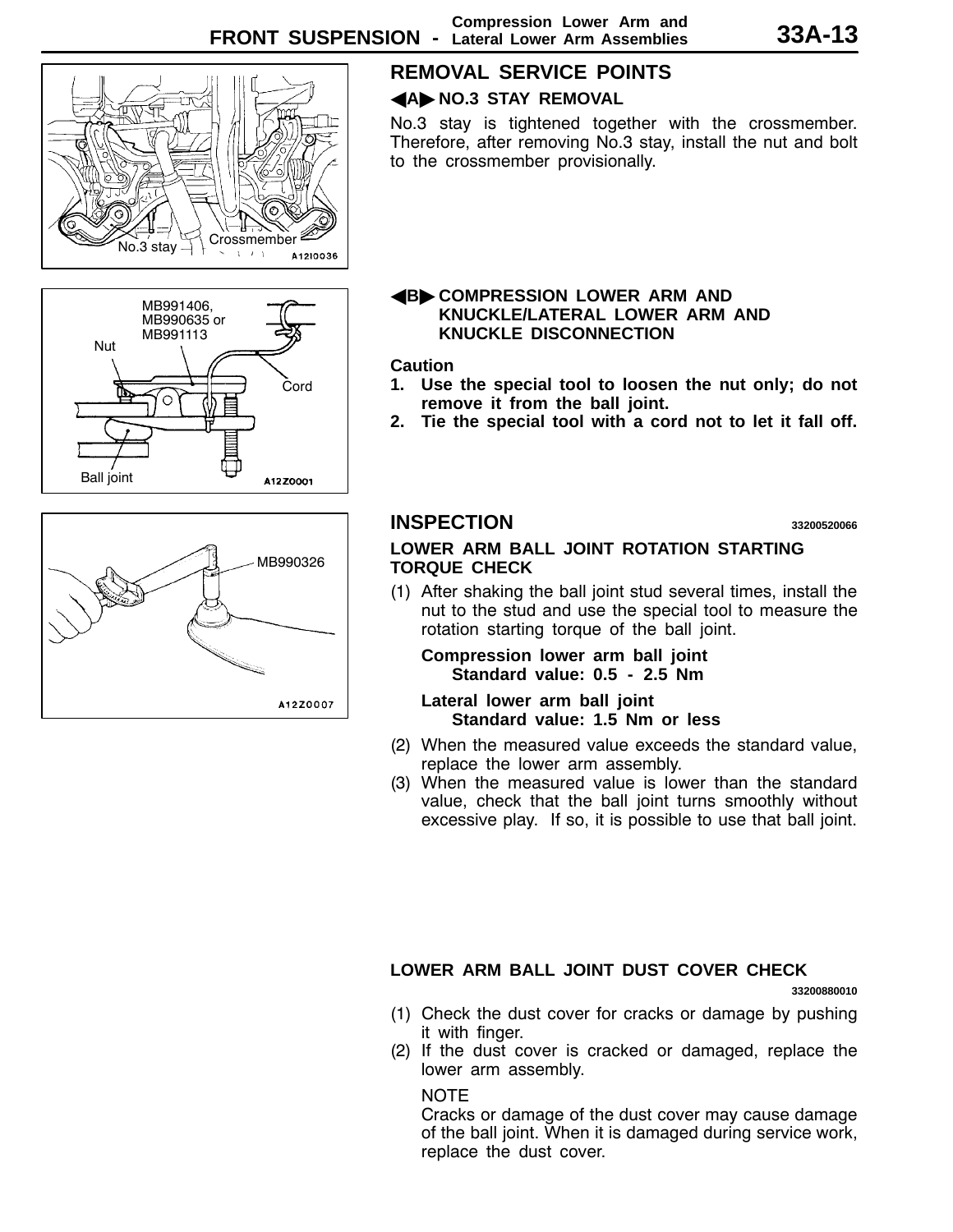

#### **LOWER ARM BALL JOINT DUST COVER REPLACEMENT <sup>33200780051</sup>**

Only when the dust cover is damaged accidentally during service work, replace the dust cover as follows:

- (1) Remove the dust cover.
- (2) Apply multipurpose grease to the inside of the dust cover.

(3) Apply multipurpose grease to the shown portion on the top of the lateral lower arm assembly dust cover.

#### **Caution**

**Be careful not to let multipurpose grease touch the ball joint thread and the knuckle joint (tapered portion). If it touches, wipe away it.**

- (4) Drive in the dust cover with special tool until it is fully seated.
- (5) Check the dust cover for cracks or damage by pushing it with finger.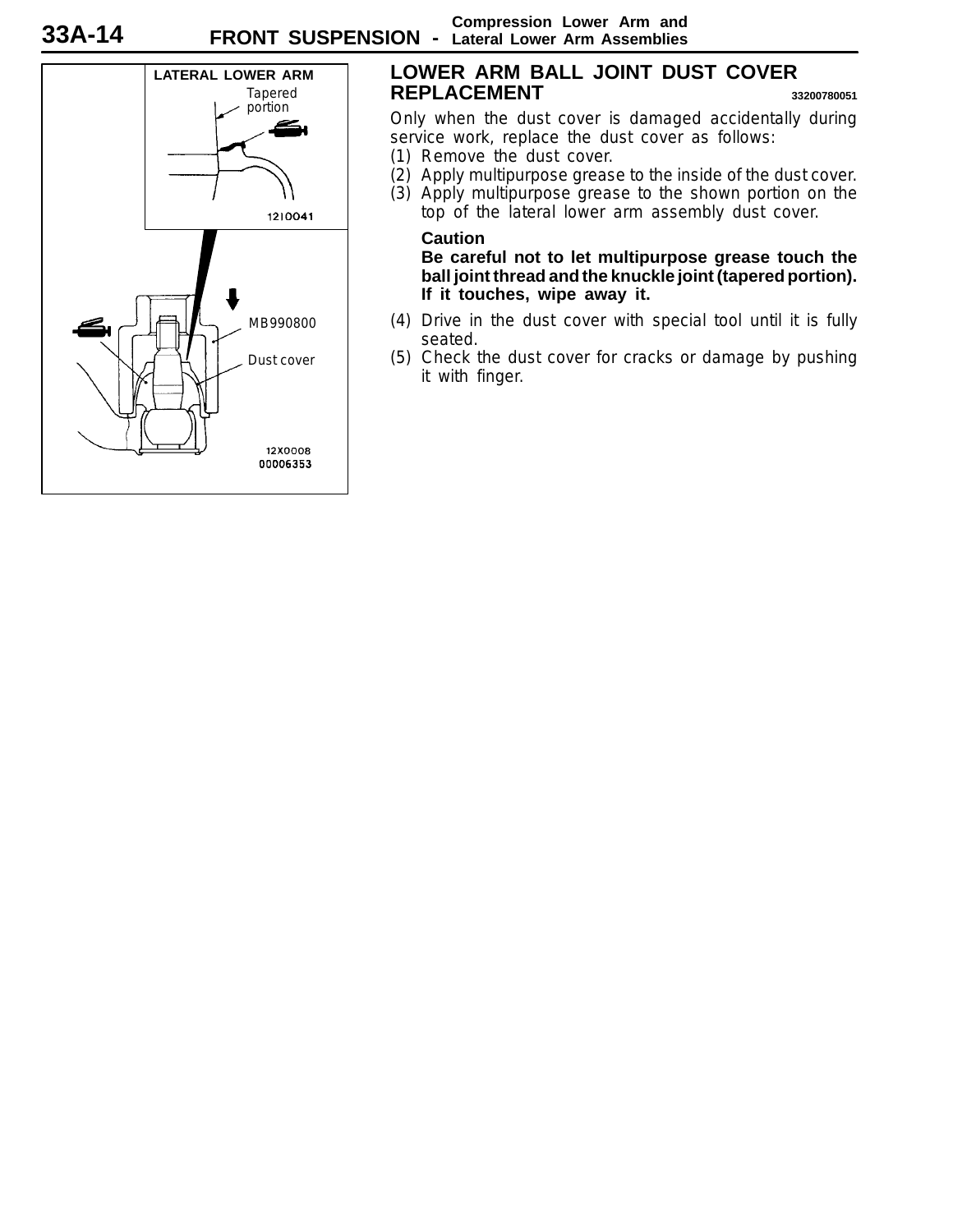## <span id="page-14-0"></span>**STABILIZER BAR <sup>33200540079</sup>**

#### **REMOVAL AND INSTALLATION**

#### **Pre-removal Operation**

- Left Side of No.1 and No.2 Stays Disconnection <L.H. Drive Vehicles> (Refer to GROUP 32 - Crossmember.)
- Right Side of No.1 and No.2 Stays Disconnection <R.H. Drive Vehicles> (Refer to GROUP 32 - Crossmember.)

#### **Post-installation Operation**

- Check the Dust Cover for Cracks or Damage by Pushing it with Finger.
- Right Side of No.1 and No.2 Stays Connection <R.H. Drive Vehicles> (Refer to GROUP 32 - Crossmember.)
- Left Side of No.1 and No.2 Stays Connection <L.H. Drive Vehicles> (Refer to GROUP 32 - Crossmember.)



#### **Removal steps**

- 1. Stabilizer link mounting nut
- 2. Stabilizer link
- 3. Stabilizer bar bracket



#### 4. Bushing 5. Stabilizer bar

#### **INSTALLATION SERVICE POINT** "**A**A **STABILIZER BAR/BUSHING/STABILIZER BAR BRACKET INSTALLATION**

Position the stabilizer bar so that left side identification mark is at the shown position, and tighten the stabilizer bar bracket mounting bolt.